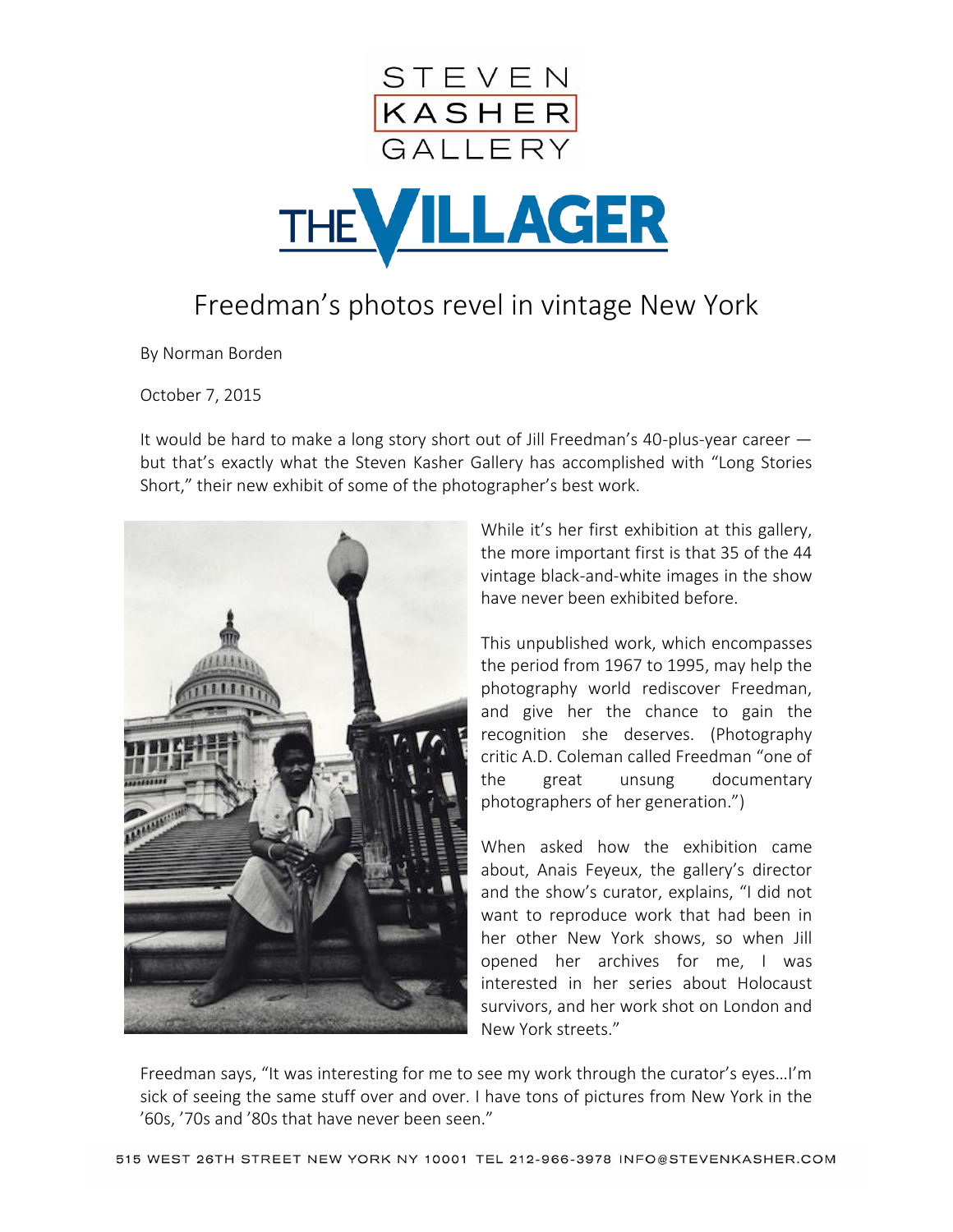

In fact, Freedman is now trying to get them published in her eighth book, which is tentatively titled "Madhattan." Illustrating that madness is one picture called "Naked City" on the last page of the book  $-$  in 1979, she photographed the back of a completely naked man going through the revolving door of the Hilton on Sixth Avenue.

Quite simply, it's an in-your-face picture that I'd expect to become recognized as a classic New York street photograph now that it's out of the archive and in the public eye. Freedman paraphrases a line from the 1960s TV show, "Naked City" — "There are eight million stories in the naked city, and that was one of them."

Exactly.

Back in the day (the '60s and '70s), Freedman honed her reputation as a quintessential New York documentary and street photographer, book by book. She had seven books published as the result of her self-assigned projects, and the exhibition includes one image from each of the seven, plus one from "Madhattan."

No doubt her feisty, irrepressible, irreverent and fearless personality — combined with her photographic talents — helped her go where few photographers (particularly female ones) had gone before.

For example, when she covered the 1968 Poor People's Campaign in Washington D.C., she lived among the protestors of Resurrection City. Her photographs opened doors for her and led to her first book, "Old News: Resurrection City," which was published in 1971.

For "Firehouse," Freedman spent a year following NYC firemen in Harlem and the Bronx, living in their firehouses for days at a time, and sleeping in the chief's car. In those days, women weren't allowed in the firehouse past 10 p.m.

She followed the success of "Firehouse" with her book "Street Cops," in which the photographer talked her way into being allowed to accompany cops on patrol in the pregentrified days of the Lower East Side and Times Square.

Freedman says, "There were already lots of stories about bad cops. I wanted to do a book about good cops and show what the job was really like." Her pictures captured the human side of her subjects.

In "Circus Days," she borrowed a van and traveled with the Clyde Beatty-Cole Brothers circus on the East Coast for two months, documenting the strange, hardscrabble life of circus performers and clowns, and the claustrophobia of the animals. Here, as in much of her work, many of her pictures show a connection between subject and photographer.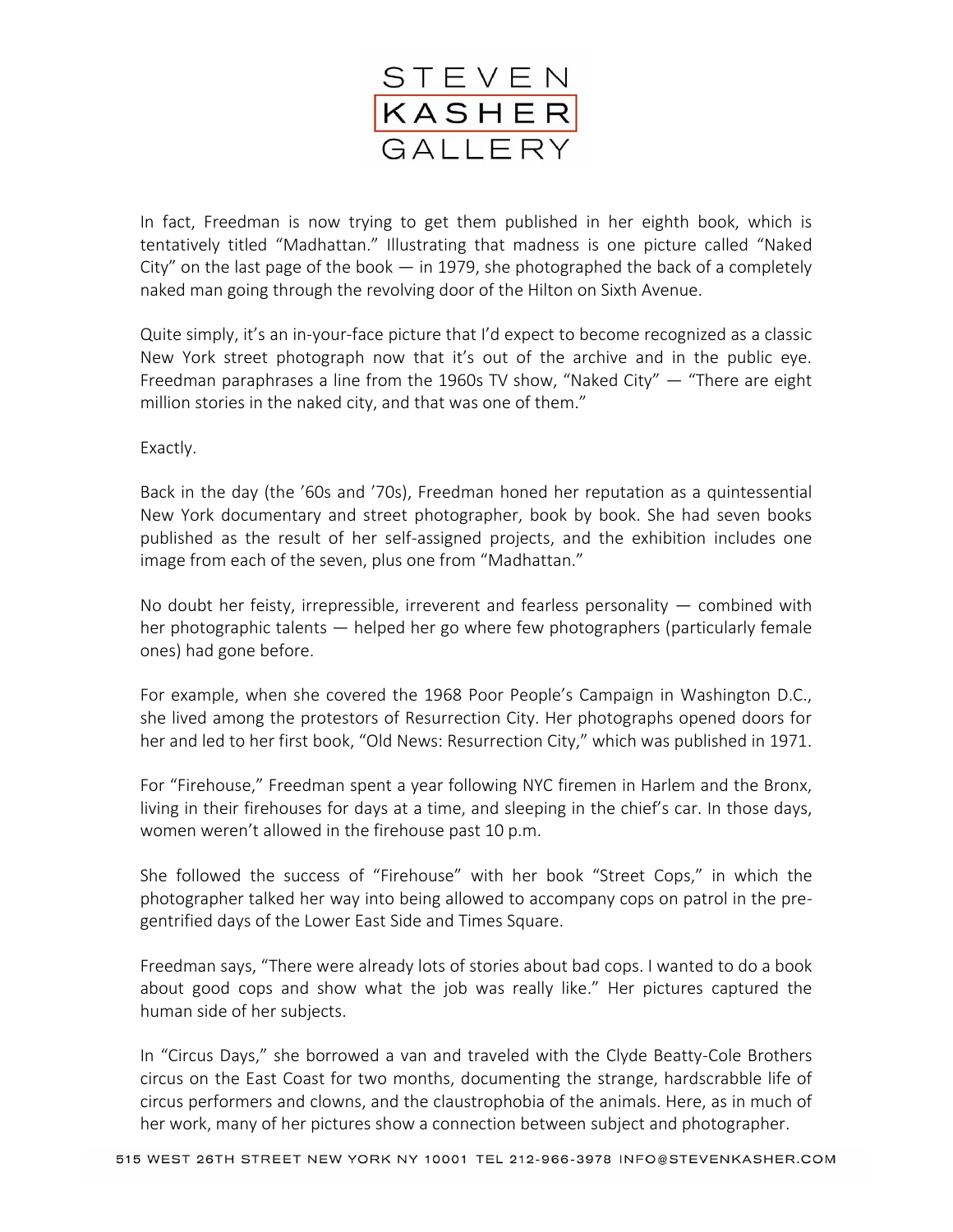

"I'm a photographer, but I'm also a storyteller," Freeman notes. "Some interesting stuff is going on in many of the pictures and each one tells a long story, but it takes place in the fraction of a second." Thus the title, "Long Stories Short."

The story is quite evident in her 1979 image, "Surf 'n Turf." Here, Freedman has captured the irony of an apparently homeless man sleeping on a Manhattan sidewalk next to a vendor's display of paintings depicting crashing ocean surf and quiet country landscapes.

Dream on.

There's also a story  $-$  actually two stories — behind the 1967 image, "Christ Loved Men Only," which she took in London. Four middle-aged women are walking past a door with graffiti scrawled on it that reads, "Christ Loved Men Only."

## Huh?

One woman is enjoying an ice cream cone, and another is staring at the camera, while the other two seem unaware of anything out of the ordinary.



There's a lot going on in this picture, with the juxtaposition of the words and women creating a delightful, subtle irony. The other story is that John Szarkowski, the legendary photography director at MoMA, bought the picture for the museum's collection. Freedman says, "I refused to donate it so they bought it, but I didn't get a fortune for it. I was just starting out."

The story in the 1973 image "Tivoli Fashion Shop" jumps at the viewer. Freedman captures a man's dejected look and slump-shouldered body language, a sharp contrast to the snooty attitude of the mannequin in the window, whose coat doesn't seem all that